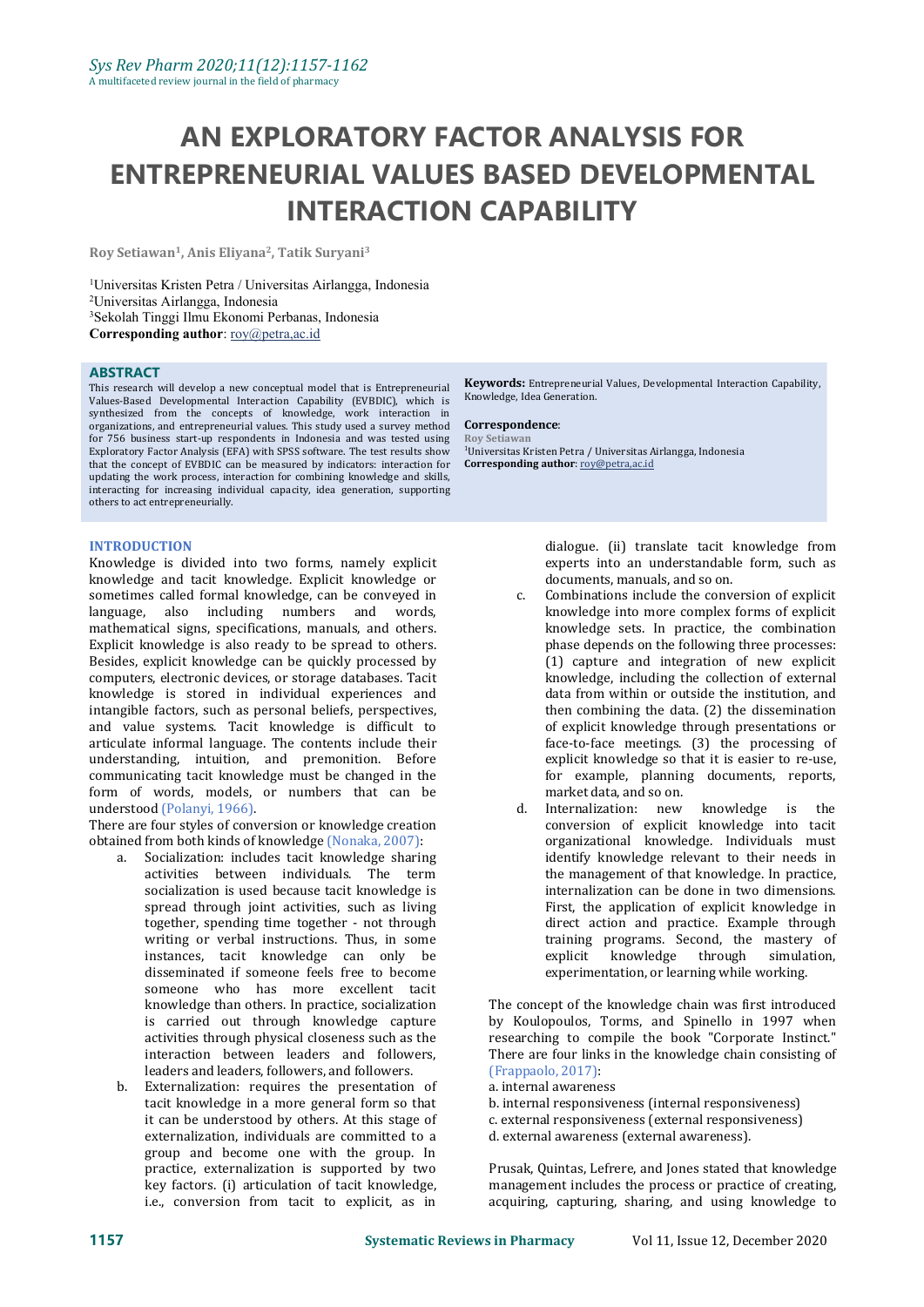# An Exploratory Factor Analysis For

# Entrepreneurial Values Based Developmental Interaction Capability

enrich learning and performance in an organization. Discovery is realized through conversation, debate, uncertainty, and doubt, and discovery is simply a significant result of the wrong idea at the right time or vice versa. Furthermore, creativity is not an experience that just appears, but it is an actual and imagined process of showing ideas (Falk & Adelman, 2003; Moffet, McAdam, & Parkinson, 2003).

In addition to knowledge, no less critical in organizational studies is human behavior as a member of the organization. If it is related to the ability of humans as members of an organization to apply the knowledge gained, it will form a creative behavior in solving problems that can be called Entrepreneurial behavior. Entrepreneurial behavior in organizations involves the discovery or development and exploitation of previously unknown opportunities. There is increasing evidence to suggest that such behavior is essential and strategic for renewal, innovation in existing companies. renewal, innovation in existing companies. Entrepreneurial behavior tends to vary depending on the individual who is stimulated by the role of management been reper (Deniz, Boz, & Ertosun, 2011; Dutta & Thornhill, 2008; interaction (Deniz, Boz, & Ertosun, 2011; Dutta & Thornhill, 2008; Janney & Dess, 2006; Li, Wang, Huang, & Bai, 2013; Marcati, Guido, & Peluso, 2008; Mustafa, Martin, & **individ**<br>Hughes 2016; Shane Locke & Collins 2003) **12 values** Hughes, 2016; Shane, Locke, & Collins, 2003).

#### **Literature Review**

Knowledge has developed into a concept that is so influential on the organization, even in specific communities. Knowledge has a crucial impact on organizational achievement. Knowledge can be divided into two perspectives, namely ownership and practical. The ownership perspective regards knowledge as something we already have due to habits, sources of knowledge. Meanwhile, the realistic view considers that knowledge is something done by someone and usually through interaction with the social environment. Knowledge in organizations needs to be organized or managed. The process of managing knowledge is more and management. The terms knowledge management, and a line popular with the terms knowledge management, and knowledge management is very dependent on the role of Knowledge Sharing (Hau, Kim, Lee, & Kim, 2013; Kim & Lee, 2013; Kuah, Wong, & Tiwari, 2013; Zhu, 2016).

Knowledge Sharing is defined as the process by which the exchange of knowledge or experience between individuals within an organization to equip the abilities, skills, and views of the individual to produce maximum results to the individual or organization. Knowledge is a tangible asset, so it is effortless and possible to be shared with others in equipping themselves. Knowledge Sharing is the process of communication between people in an organization and in that process sharing information or ideas, or knowledge is shared (Raab, Ambos, & Tallman, 2014; Reychav & Te'eni, 2009; Yeşil, Koska, & Büyükbeşe, 2013 ).

The process of interaction within an organization is essential for achieving organizational goals. This interaction occurs between leaders, followers, and work units. The ability of an organization to identify the resources, processes, context and expected results of each follower becomes the basis for anticipating change. Besides, the organization is also deemed necessary to improve social and emotional relations between members of the organization to create strong cohesiveness. Relationships and interactions that occur are expected to trigger the emergence of knowledge sharing. With the knowledge sharing between leaders,

followers, and coworkers will educate each individual to improve their skills and competencies; this is what is called the concept of developing interaction (Karpen, Bove, Luke, & Zyphur, 2015).

The practice of knowledge sharing that occurs in each individual will involve cognitive and affective processes. The cognitive process means that the individual will know and clarify the work and its attributes. While the effective method will energize individuals to have positive feelings, be responsible, responsive, interested in sharing knowledge, be strongly motivated to find the best solution, inspire, and be inspired to always act creatively in improving performance. Significant efforts have been devoted to understanding entrepreneurial interaction behavior. Until now, it has been shown that a combination of individual and organizational factors can facilitate entrepreneurial interaction behavior. At the organizational level, factors such as management support, management policies, rewards, time availability, have all been repeatedly found to influence entrepreneurial interaction behavior. Through this process, interaction behavior. Through this process, developmental interaction will occur which will form individuals to be able to create entrepreneurial added in their work-life which in this study is called<br>ot of entrepreneurial values based on the concept of entrepreneurial values developmental interaction capability (Budworth, 2011; Deniz et al., 2011; Dutta & Thornhill, 2008 Han, Lee, Beyerlein, & Kolb, 2017; Janney & Dess, 2006; Li et al., 2013; Marcati et al., 2008; Matošková & Směšná, 2017; Mustafa et al., 2016; Shane et al., 2003; Sulistyani & Ferdinand, 2018).

Entrepreneurial Values-based developmental interaction capability makes a person have new knowledge and abilities about a matter because it makes the learning environment in the organization more effective and efficient. Organizations do not need to incur high costs in equipping someone to gain knowledge and abilities on a matter.

In Entrepreneurial Values-based developmental interaction capability, there is an exchange of knowledge or experience between individuals in an organization to equip the abilities, skills, and views of the individual to produce maximum results for the individual or organization. These things are tangible assets, so it is straightforward and possible to be shared with others in equipping themselves. Through the process of communication between people in an organization, sharing information or ideas or knowledge is shared. With adequate information or data, an individual's ability will develop, be it performance, the ability to decide on something, and make the individual more creative, because creativity requires new knowledge or information (Brandstätter, 2011; Budworth, 2011; De Clercq, Dimov, & Thongpapanl, 2010; Deniz et al., 2011; Han et al., 2017; Matošková & Směšná, 2017; Mustafa et al., 2016; Phillips, Tracey, & Karra, 2013; Restuccia, 2009; Shane et al., 2003; Sulistyani & Ferdinand, 2018).

The formation of constructive work interactions in organizations is strongly influenced by the work environment which is oriented to growth (Crouter, 1984; Dziallas, 2018; Elizur & Shye, 1990; Frishammar, 2014; Gillespie, 2011), so this work interaction determines whether the leader will perform empowering followers to mature and prepare to become future leaders. The concept of empowerment has been widely studied in previous research, for example in the concept of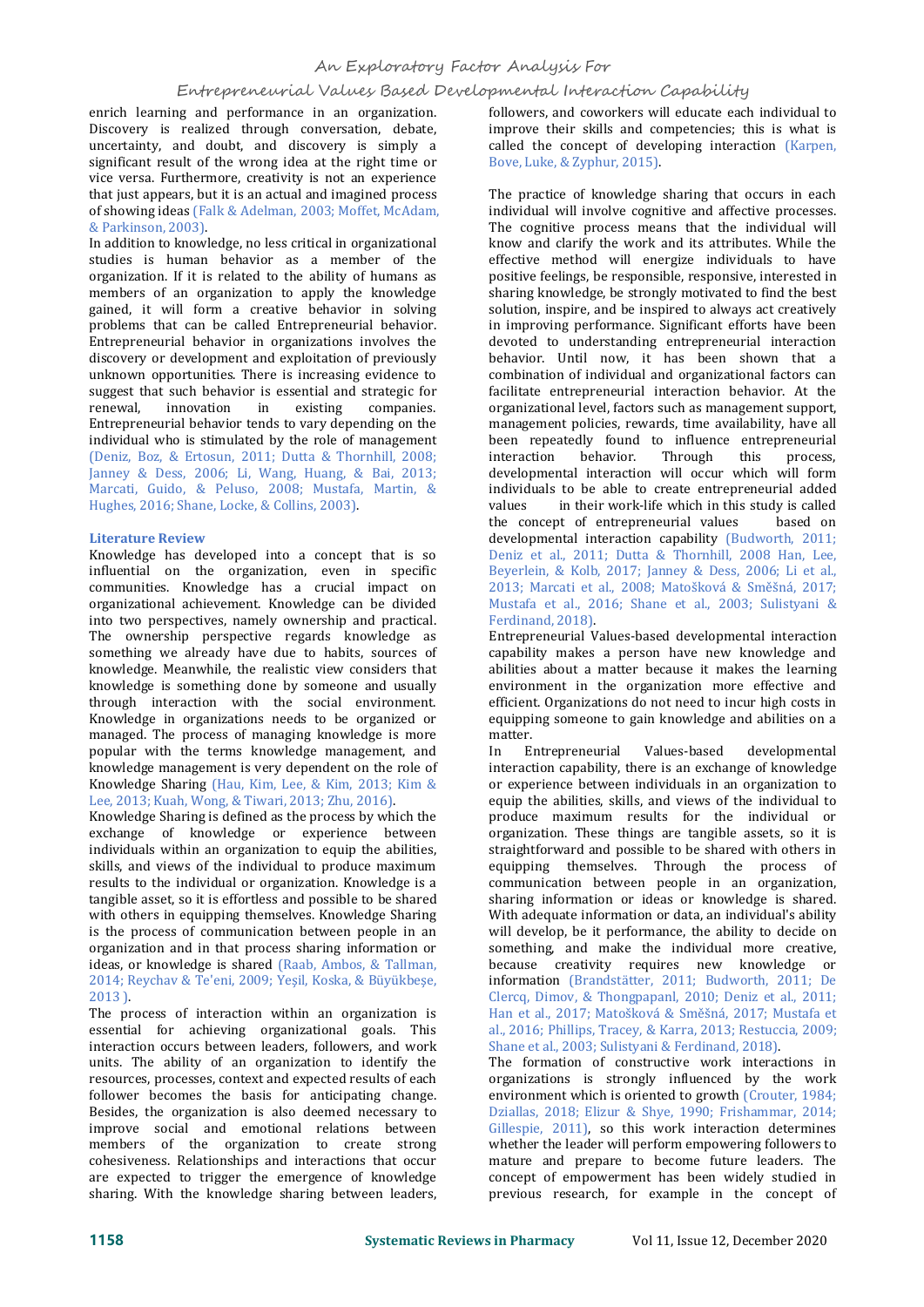# An Exploratory Factor Analysis For

### Entrepreneurial Values Based Developmental Interaction Capability

psychological empowerment (Abukhait, Bani-Melhem, & Zeffane, 2019; Flohrer, 2014; Matsuo, 2019; Meyerson & Kline, 2007; Rapp, Gilson, Mathieu, & Ruddy, 2019; 2016; Spreitzer, 1995; Sulistyo & Siyamtinah, 2016).<br>Entrepreneurial Values based on dev

based on developmental interaction capability have five indicators that explain their formation and measurement (Mustafa et al., 2016; Sulistyani & Ferdinand, 2018):

- 1. interaction for updating work process: Some interactions occur in the work environment to improve work processes, as measured by the statement:<br>a. Leade
	- Leaders and coworkers interact with me to enhance work processes (EVBDIC-1)
- 2. interaction for combining knowledge and skills: Some interactions occur in the work environment actively to combine knowledge and skills, as measured by the statement:<br>a. My leader and colleague interact w
	- My leader and colleague interact with me actively to combine knowledge and skills (EVBDIC-2).
- 3. interaction for increasing individual capacity: Some interactions occur in the work environment to increase individual capacity, as measured by the statement:
	- a. My leader and coworkers interact with me to increase my capacity (EVBDIC-3)
- 4. Idea generation: Some interactions occur in the work environment to generate ideas, as measured by the statement:
	- a. I get a new idea when I see people interacting in their work (EVBDIC-4).
	- b. I get a new idea when interacting with customers (EVBDIC-5).
	- c. I got a new idea when I saw what was happening in the broader business environment (EVBDIC-6).
- 5. Supporting others to act entrepreneurially: Some interactions occur in the work environment to support each other applying the  $1.$ entrepreneurial spirit, as measured by the statement: 2. statement:
	- getting their work done (EVBDIC-7).
	- b. I help others to improve their work (EVBIDC-8).

#### **Research Method**

Factor analysis is a statistical analysis tool that is used to reduce the factors that affect a variable to just a few sets of indicators, without losing essential information. As an illustration, there are 50 indicators identified as influencing consumer purchasing decisions. With factor analysis, the 50 indicators will be grouped into several subsets of similar indicators. Each subset group is then named according to the clustering indicator. The grouping is based on the closeness of the correlation between each indicator. Factor analysis is used for initial research where the factors that influence a variable have not been well identified (explanatory research). In addition, factor analysis can also be used to test the validity of a series of questionnaires. As an illustration, if an indicator does not group to the variable, but instead groups to another variable, it means that the indicator is invalid. The principle underlying factor analysis is to simplify the description of the data by reducing the

number of variables/dimensions. Factor analysis is a statistical method used to explain the variability between observable variables (manifest variables) or correlated variables with amounts that describe the number of unobserved variables called factors (Costello & Osborne, 2005; Fabrigar, Wegener, MacCallum, & Strahan, 1999; Tabachnick & Fidell, 2019).

Exploratory Factor Analysis (EFA) is a statistical method used to build a structural model that consists of a set of many variables. EFA is one of the factor analysis methods to identify the relationship between manifest variables or indicator variables in constructing a construct. EFA is used in conditions where researchers do not have preliminary information or hypotheses that must be grouped into any variable set of indicators that have been made. So, the researcher departs from the indicator (manifest) then forms a variable. EFA is also used in conditions where latent variables have unclear indicators. one latent variable indicator may overlap with other latent variable indicators (Asparouhov & Muthén, 2009; Henson & Roberts, 2016; Reio & Shuck, 2014).

This study uses SPSS software to analyze EFA. The input used is data from indicator variables. Because there is no assumption as to where the indicators will cluster, usually in the EFA analysis, it is unknown how many latent factors or variables will be formed. Measures that indicate that an indicator is included in a particular indicator in the EFA is the value of the loading factor. When the value of loading an indicator is greater than one particular factor, then the indicator can be grouped into these factors (Hayton, Allen, & Scarpello, 2016; Tabachnick & Fidell, 2019). The study used a sample of 756 respondents who were business start-up employees in Indonesia.

#### **Results and Discussions**

The EFA test requirements are as follows (Fabrigar et al., 1999; Hayton et al., 2016; Henson & Roberts, 2016; Reio & Shuck, 2014; Tabachnick & Fidell, 2019; Watkins, 2018):

- KMO and Bartlett's Test values must be high (minimum> 0.5)
- 2. Components Matrix must be in 1 column
- a. I encourage others to have a new way of 3. If there are numbers contained in 2 columns, then the indicator must be discarded, then reprocessed until the matrix data is in 1 column

From data processing, 756 respondents who obtained the results as in table 1 and table 2 as follows.

**Table 1.** KMO and Bartlett's Test (Sequence 1)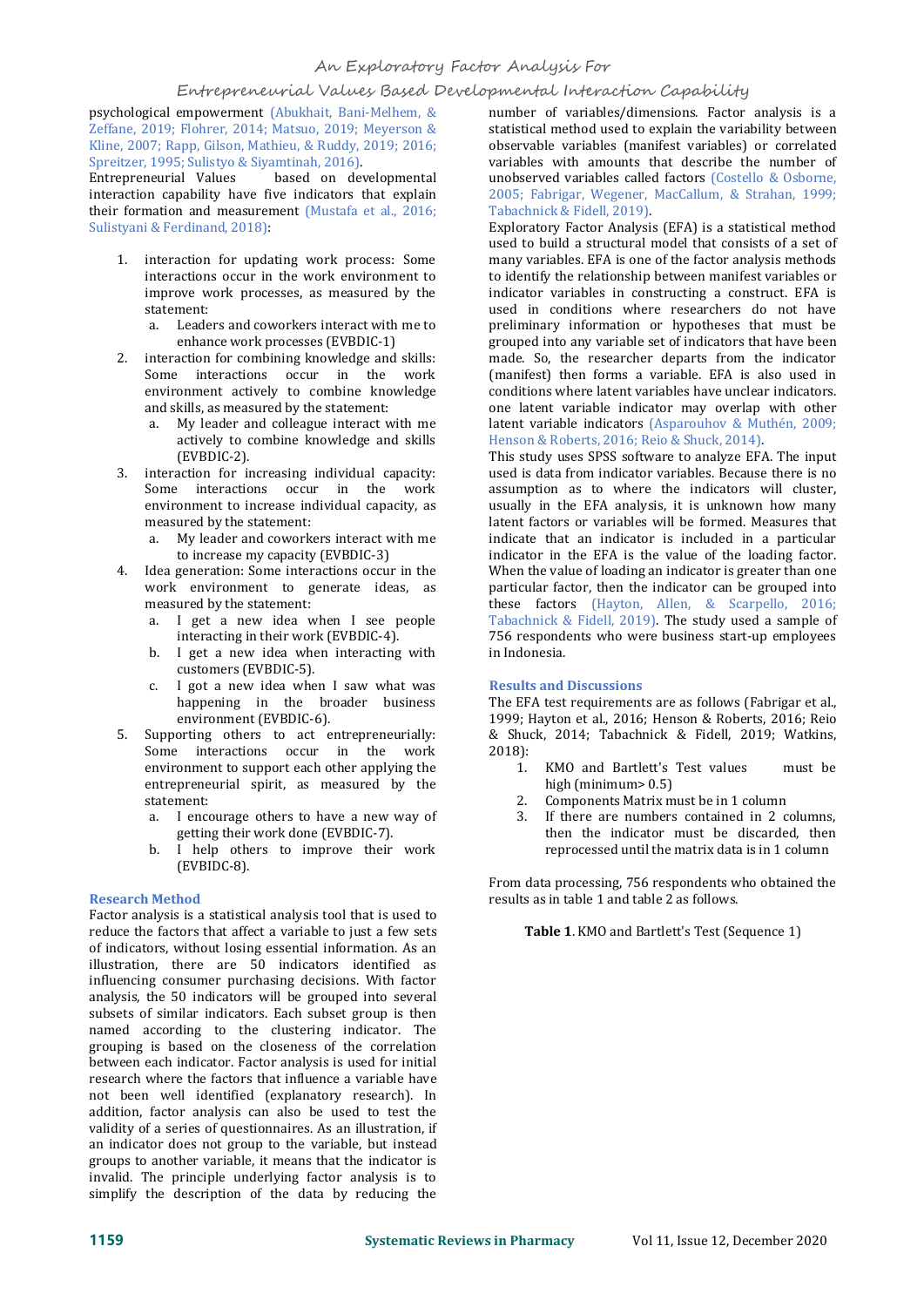|                                                  | <b>KMO and Bartlett's Test</b> |         |
|--------------------------------------------------|--------------------------------|---------|
| Kaiser-Meyer-Olkin Measure of Sampling Adequacy. |                                | .91'    |
| <b>Bartlett's Test of</b><br>Sphericity          | Approx. Chi-Square             | 3115.20 |
|                                                  | df                             | 28      |
|                                                  | Sig.                           | ,00(    |

**Table 2**. Componen Matrix (Sequence 1)

| Component                                 |
|-------------------------------------------|
|                                           |
| .792                                      |
| .791                                      |
| .779                                      |
| .768                                      |
| 763                                       |
| .759                                      |
| .755                                      |
| .751                                      |
| Extraction Method:<br>Principal Component |
|                                           |

In table 1, the KMO and Bartlett's Test scores show 0.916, which means that the results meet the requirements because the value is more than 0.5. In table 2, all the measurement indicators are in one column matrix component, so testing at this stage is immediately declared to meet the requirements, and there are no indicators eliminated and grouping accordingly.

# **Conclusions**

Through the results of the EFA test above, it can be concluded that the measurement of Entrepreneurial Values-Based Developmental Interaction Capability (EVBDIC) can be done with the following indicators:<br>1 Interaction for undating work process

- 1. Interaction for updating work process.<br>2. Interaction for combining knowledge a
- 2. Interaction for combining knowledge and skills.<br>3. Interaction for increasing individual capacity.
- 3. Interaction for increasing individual capacity.
- 4. Idea generation.<br>5. Supporting other
- 5. Supporting others to act entrepreneurially.

In future studies, the concept of PWE can be used to examine the relationship between antecedents and consequences variables in the same context as this study and different settings.

#### **REFERENCES**

- 1. Abukhait, R. M., Bani-Melhem, S., & Zeffane, R. (2019). Empowerment, Knowledge Sharing and Innovative Exploring Gender International Journal of Innovation Management,<br>23(01), 1950006. doi: 23(01), 1950006. doi: 10.1142/s1363919619500063
- 2. Asparouhov, T., & Muthén, B. (2009). Exploratory Structural Equation Modeling. Structural Equation Modeling: A Multidisciplinary Journal, 16(3), 397- 438. doi: 10.1080/10705510903008204
- 3. Brandstätter, H. (2011). Personality aspects of entrepreneurship: A look at five meta-analyses. Personality and Individual Differences, 51(3), 222- 230. doi: 10.1016/j.paid.2010.07.007
- 4. Budworth, M.-H. l. n. (2011). Individual learning and group performance: the role of collective efficacy. Journal of Workplace Learning, 23(6), 391-401. doi: 10.1108/13665621111154403
- 5. Costello, A. B., & Osborne, J. (2005). Best practices in exploratory factor analysis: four recommendations for getting the most from your analysis. Practical Assessment, Research, and Evaluation, 10(7). doi: 10.7275/jyj1-4868
- 6. Crouter, A. C. (1984). Participative Work as an Influence on Human Development. JOURNAL OF APPLIED DEVELOPMENTAL PSYCHOLOGY,5, 71-90.
- 7. De Clercq, D., Dimov, D., & Thongpapanl, N. (2010). The moderating impact of internal social exchange processes on the entrepreneurial orientation– performance relationship. Journal of Business<br>Venturing, 25(1), 87-103. doi: Venturing, 25(1), 87-103. doi: 10.1016/j.jbusvent.2009.01.004
- 8. Deniz, N., Boz, İ. T., & Ertosun, Ö. G. (2011). The Relationship between Entrepreneur's Level of Perceived Business-Related Fear and Business Performance. Procedia - Social and Behavioral<br>Sciences. 24. 579-600. doi: Sciences, 24, 579-600. doi: 10.1016/j.sbspro.2011.09.038
- 9. Dutta, D. K., & Thornhill, S. (2008). The evolution of growth intentions: Toward a cognition-based model. Journal of Business Venturing, 23(3), 307-332. doi: 10.1016/j.jbusvent.2007.02.003
- 10. Dziallas, M. (2018). How to evaluate innovative ideas and concepts at the front-end? Journal of Business Research. doi: 10.1016/j.jbusres.2018.05.008
- 11. Elizur, D., & Shye, S. (1990). Quality of Work Life and its Relation to Quality of Life. APPLIED PSYCHOLOGY: AN INTERNATIONAL REVIEW, 39(3), 275-291.
- 12. Fabrigar, L. R., Wegener, D. T., MacCallum, R. C., & Strahan, E. J. (1999). Evaluating the Use of Exploratory Factor Analysis in Psychological Research. Psychological Methods, 4(3), 272-299.
- 13. Falk, J. H., & Adelman, L. M. (2003). Investigating the Impact of Prior Knowledge and Interest on Aquarium Visitor Learning. Journal of Research in Science Teaching, 40(2).
- 14. Flohrer, N. (2014). Psychological Empowerment: Quantitative Research on Antecedents and Outcomes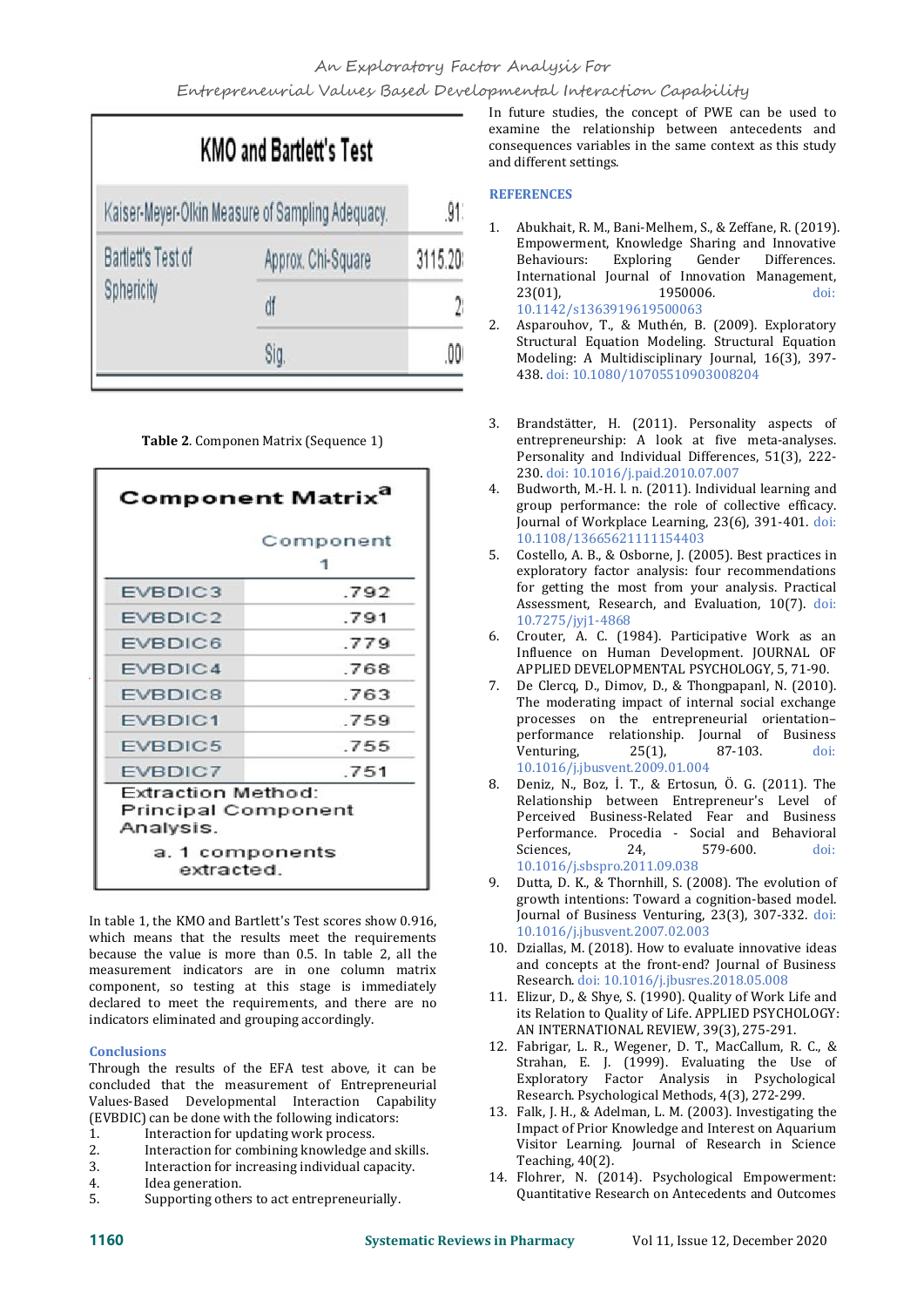### Entrepreneurial Values Based Developmental Interaction Capability

in Research & Development Projects. (Doctoral), Universität München, Germany.

- 15. Frappaolo, C. (2017). Implicit knowledge. Knowledge Management Research & Practice, 6(1), 23-25. doi: 10.1057/palgrave.kmrp.8500168
- 16. Frishammar, J. (2014). Organizational Environment Revisited: A Conceptual Review and Integration. International Studies of Management & Organization, 36(3), 22-49. doi: 10.2753/imo0020-8825360302
- 17. Gillespie, S. (2011). Employment and Support Allowance Work Capability Assessment review. United Kingdom: MS Society.
- 18. Han, S. J., Lee, Y., Beyerlein, M., & Kolb, J. (2017). Shared leadership in teams the role of coordination, goal commitment, and knowledge sharing on perceived team performance. Team Performance management: An International Journal. doi: 10.1108/tpm-11-2016-0050
- 19. Hau, Y. S., Kim, B., Lee, H., & Kim, Y.-G. (2013). The effects of individual motivations and social capital on employees' tacit and explicit knowledge sharing venture<br>intentions. International Journal of Information Business intentions. International Journal of Information<br>Management, 33(2), 356-366. doi: Management, 10.1016/j.ijinfomgt.2012.10.009
- 20. Hayton, J. C., Allen, D. G., & Scarpello, V. (2016). Factor Retention Decisions in Exploratory Factor Analysis: a Tutorial on Parallel Analysis. Organizational Research Methods, 7(2),191-205. doi: 10.1177/1094428104263675
- 21. Henson, R. K., & Roberts, J. K. (2016). Use of Exploratory Factor Analysis in Published Research. Educational and Psychological Measurement, 66(3), 393-416. doi: 10.1177/0013164405282485
- 22. Janney, J. J., & Dess, G. G. (2006). The risk concept for entrepreneurs reconsidered: New challenges to the conventional wisdom. Journal of Business Venturing, 21(3), 385-400. doi: 10.1016/j.jbusvent.2005.06.003
- 23. Kim, T. T., & Lee, G. (2013). Hospitality employee knowledge-sharing behaviors in the relationship between goal orientations and service innovative behavior. International Journal of Hospitality<br>Management. 34, 324-337. doi: Management, 10.1016/j.ijhm.2013.04.009
- 24. Kuah, C. T., Wong, K. Y., & Tiwari, M. K. (2013). Knowledge sharing assessment: An Ant Colony "where's"<br>System based Data Envelopment Analysis approach. Computers System based Data Envelopment Analysis approach. Expert Systems with Applications, 40(8), 3137-3144. doi: 10.1016/j.eswa.2012.12.027
- 25. Li, Y., Wang, X., Huang, L., & Bai, X. (2013). How does Entrepreneur<br>entrepreneurs' social capital hinder new business Management entrepreneurs' social capital hinder new business<br>development? A relational embeddedness embeddedness perspective. Journal of Business Research, 66(12), 2418-2424. doi: 10.1016/j.jbusres.2013.05.029
- 26. Marcati, A., Guido, G., & Peluso, A. M. (2008). The role of SME entrepreneurs' innovativeness and personality in the adoption of innovations. Research Policy,  $37(9)$ ,  $1579-1590$ . doi: 1579-1590. 10.1016/j.respol.2008.06.004
- 27. Matošková, J., & Směšná, P. (2017). Human resource management practices stimulating knowledge sharing. Management & Marketing, 12(4). doi: 10.1515/mmcks-2017-0036
- 28. Matsuo, M. (2019). Antecedents of psychological empowerment: the effects of developmental<br>experience, learning goal orientation and experience, learning goal authenticity. Asia Pacific Journal of Human Resources. doi: 10.1111/1744-7941.12228
- 29. Meyerson, S. L., & Kline, T. J. B. (2007). Psychological and environmental empowerment: antecedents and<br>consequences. Leadership & Organization consequences. Leadership & Organization<br>Development Journal, 29(5). doi: Development 10.1108/01437730810887049
- 30. Moffet, S., McAdam, R., & Parkinson, S. (2003). An Empirical Analysis of Knowledge Management Applications. Journal of Knowledge Management, 7(3).
- 31. Mustafa, M., Martin, L., & Hughes, M. (2016). Psychological Ownership, Job Satisfaction, and Middle Manager Entrepreneurial Behavior. Journal of Leadership & Organizational Studies, 23(3), 272- 287. doi: 10.1177/1548051815627360
- 32. Nonaka, I. (2007). The Knowledge-Creating Company. Harvard Business Review.
- 33. Phillips, N., Tracey, P., & Karra, N. (2013). Building entrepreneurial tie portfolios through strategic homophily: The role of narrative identity work in venture creation and early growth. Journal of Business Venturing, 28(1), 134-150. doi: Venturing, 10.1016/j.jbusvent.2011.12.002
- 34. Polanyi, M. (1966). The Logic of Tacit Inference. The Journal of The Royal Institute of Philosophy, 41(155).
- 35. Raab, K. J., Ambos, B., & Tallman, S. (2014). Strong or invisible hands? – Managerial involvement in the knowledge sharing process of globally dispersed knowledge groups. Journal of World Business, 49(1), 32-41. doi: 10.1016/j.jwb.2013.02.005
- 36. Rapp, T. L., Gilson, L. L., Mathieu, J. E., & Ruddy, T. (2016). Leading empowered teams: An examination of the role of external team leaders and team coaches. The Leadership Quarterly, 27(1), 109-123. doi: 10.1016/j.leaqua.2015.08.005
- 37. Reio, T. G., & Shuck, B. (2014). Exploratory Factor Analysis. Advances in Developing Human Resources, 17(1), 12-25. doi: 10.1177/1523422314559804
- 38. Restuccia, M. (2009). Value Co-Creation Orientation: Conceptualization, Measurement and Impact on Firm Performance. Doctoral Workshop Naples Forum on Services. HEC Montréal.
- 39. Reychav, I., & Te' eni, D. (2009). Knowledge exchange in the shrines of knowledge: The "how's" and "where's" of knowledge sharing processes.<br>Computers & Education, 53, 12. doi: Education, 10.1016/j.compedu.2009.06.009
- 40. Shane, S., Locke, E. A., & Collins, C. J. (2003). Entrepreneurial motivation. Human Resource<br>Management Review. 13(2). 257-279. doi: Review,  $13(2)$ , 10.1016/s1053-4822(03)00017-2
- 41. Spreitzer, G. M. (1995). Psychological Empowerment in The Workplace: Dimensions, Measurement, And Validation. Academy of Management {nurnnl, 38(5).
- 42. Sulistyani, E., & Ferdinand, A. T. (2018). Value Oriented Developmental Interaction Capability: A Driver for Teamwork Performance. Business: Theory and Practice, 19, 9. doi: 10.3846/btp.2018.30
- 43. Sulistyo, H., & Siyamtinah. (2016). Innovation capability of SMEs through entrepreneurship, marketing capability, relational capital and empowerment. Asia Pacific Management Review, 21(4), 196-203. doi: 10.1016/j.apmrv.2016.02.002
- 44. Tabachnick, B. G., & Fidell, L. S. (2019). Using Multivariate Statistics (Seventh edition ed.). Boston: Pearson Education.